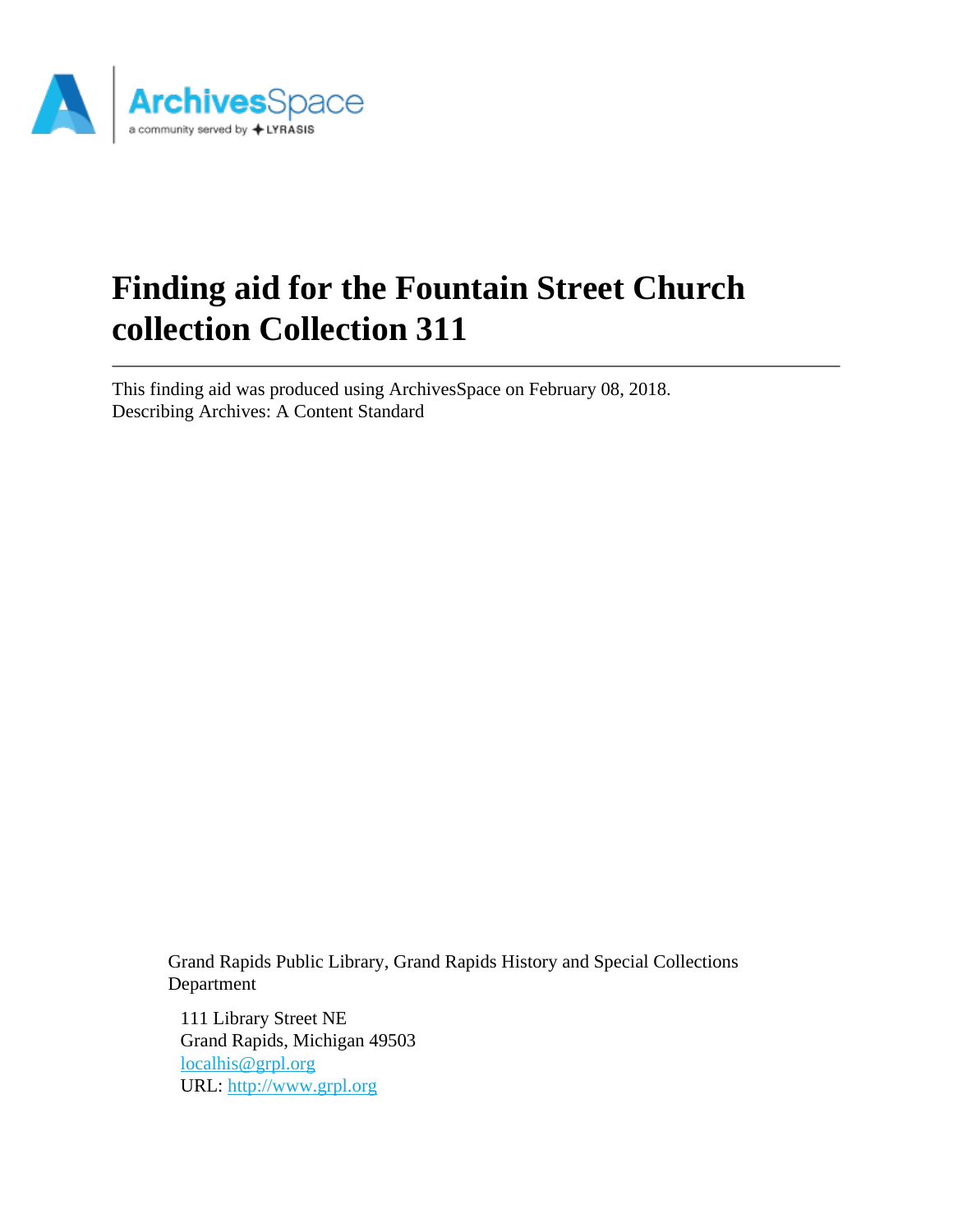## <span id="page-1-0"></span>**Table of Contents**

| 18 |
|----|
| 18 |
| 18 |
| 19 |
|    |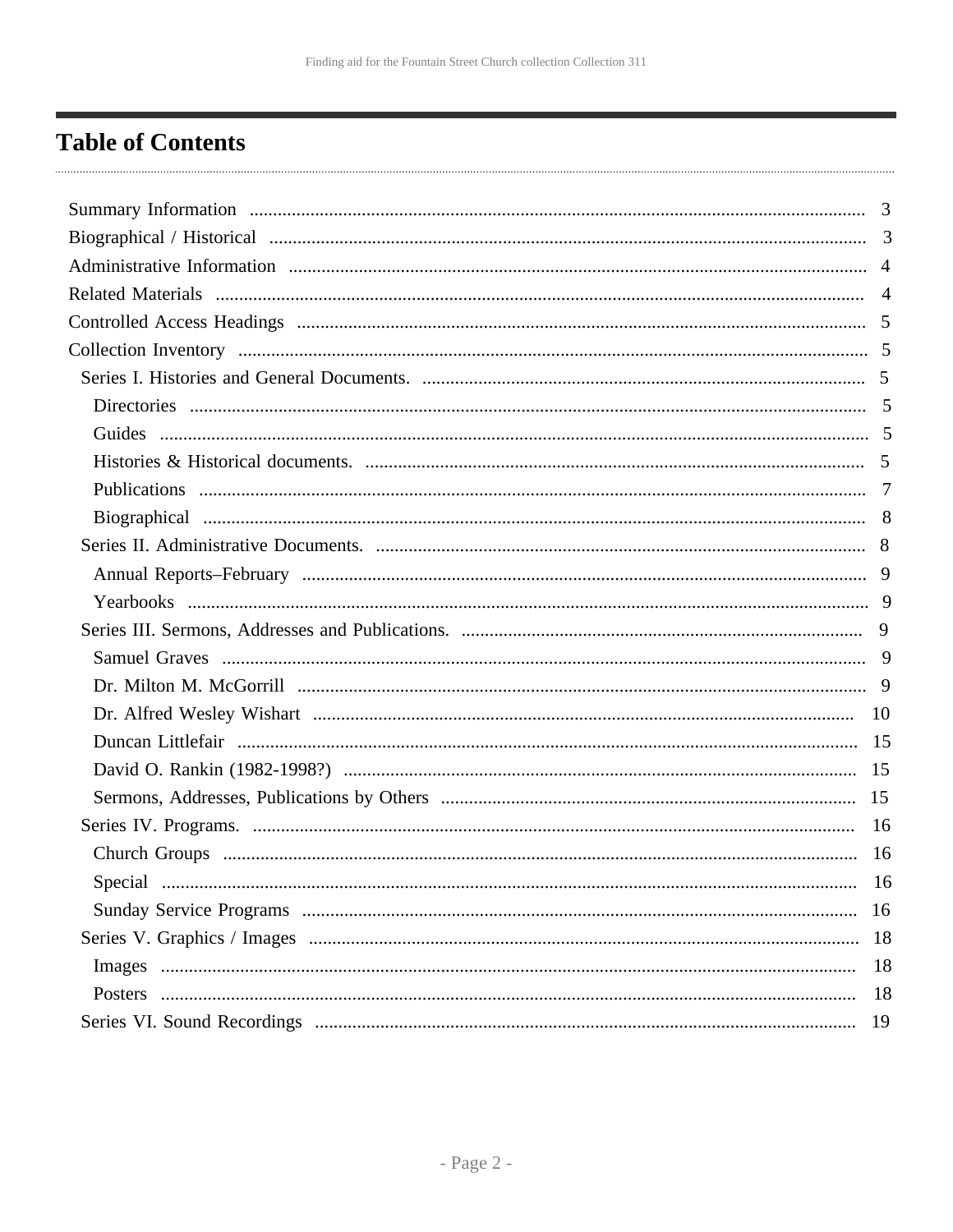## <span id="page-2-0"></span>**Summary Information**

| <b>Repository:</b>                  | Grand Rapids Public Library, Grand Rapids History and Special<br><b>Collections Department</b><br>Fountain Street Church collection                                                                                                                                                                                                                                                                                                                                                                                                                                                                            |
|-------------------------------------|----------------------------------------------------------------------------------------------------------------------------------------------------------------------------------------------------------------------------------------------------------------------------------------------------------------------------------------------------------------------------------------------------------------------------------------------------------------------------------------------------------------------------------------------------------------------------------------------------------------|
| <b>Title:</b>                       |                                                                                                                                                                                                                                                                                                                                                                                                                                                                                                                                                                                                                |
| ID:                                 | Collection 311                                                                                                                                                                                                                                                                                                                                                                                                                                                                                                                                                                                                 |
| Date:                               | circa 1860s-2000s                                                                                                                                                                                                                                                                                                                                                                                                                                                                                                                                                                                              |
| <b>Physical Description:</b>        | 4.9 Linear Feet 12 boxes                                                                                                                                                                                                                                                                                                                                                                                                                                                                                                                                                                                       |
| Language of the<br><b>Material:</b> | English                                                                                                                                                                                                                                                                                                                                                                                                                                                                                                                                                                                                        |
| Abstract:                           | The Fountain Street Church collection has been created primarily from<br>material transferred to the archives from the GRPL Local History<br>Vertical File and the Local History Book Collection. It includes<br>publications on the history of the Church and its architecture and<br>stained glass. It includes documents related to the business of the<br>church such as annual reports, committee and budget reports. Also<br>included are programs of the services, as well as sermons by select<br>former pastors of the church. The church traces its origins to the<br>Fountain Street Baptist Church |

**^** [Return to Table of Contents](#page-1-0)

### <span id="page-2-1"></span>**Biographical / Historical**

For historical essays and a directory to Grand Rapids area church see the book, Gathered at the river : Grand Rapids, Michigan and its people of faith / James D. Bratt and Christopher H. Meehan for the Grand Rapids Area Council for the Humanities ; foreword by Martin E. Marty. Pub info Grand Rapids, Mich. : Grand Rapids Area Council for the Humanities ; Eerdmans, c1993.

#### **^** [Return to Table of Contents](#page-1-0)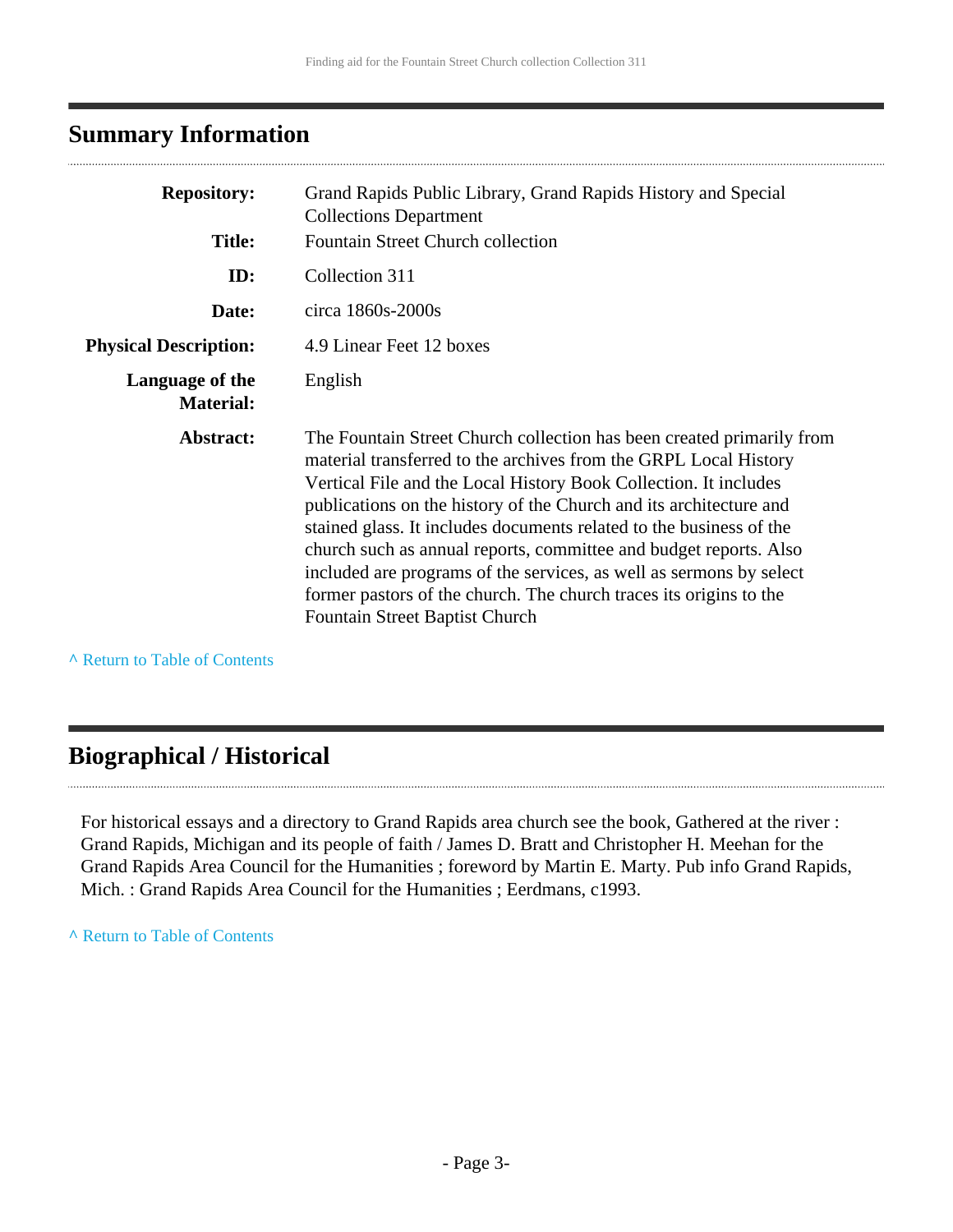### <span id="page-3-0"></span>**Administrative Information**

#### **Publication Statement**

Grand Rapids Public Library, Grand Rapids History and Special Collections Department

111 Library Street NE Grand Rapids, Michigan 49503 [localhis@grpl.org](mailto:localhis@grpl.org) URL:<http://www.grpl.org>

#### **Immediate Source of Acquisition**

Fountain Street Church and others, accession numbers 00.[2022].1+ thru 00.[[2030].1, 2007.102 and various others.

**^** [Return to Table of Contents](#page-1-0)

### <span id="page-3-1"></span>**Related Materials**

#### **Related Materials**

Coll. 102, Duncan Littlefair Collection

There are several other general church collections in the GRPL Archives which may included information on this specific church, including:

Coll. 096 Western Michigan Genealogical Society Church Records Collection.

Coll. 270 Gathered at the River Collections

Coll. 299X Eduard Adam Skendzel Churches Reference Collection

Coll. 347 Grand Rapids Public Library Church References Collection

**^** [Return to Table of Contents](#page-1-0)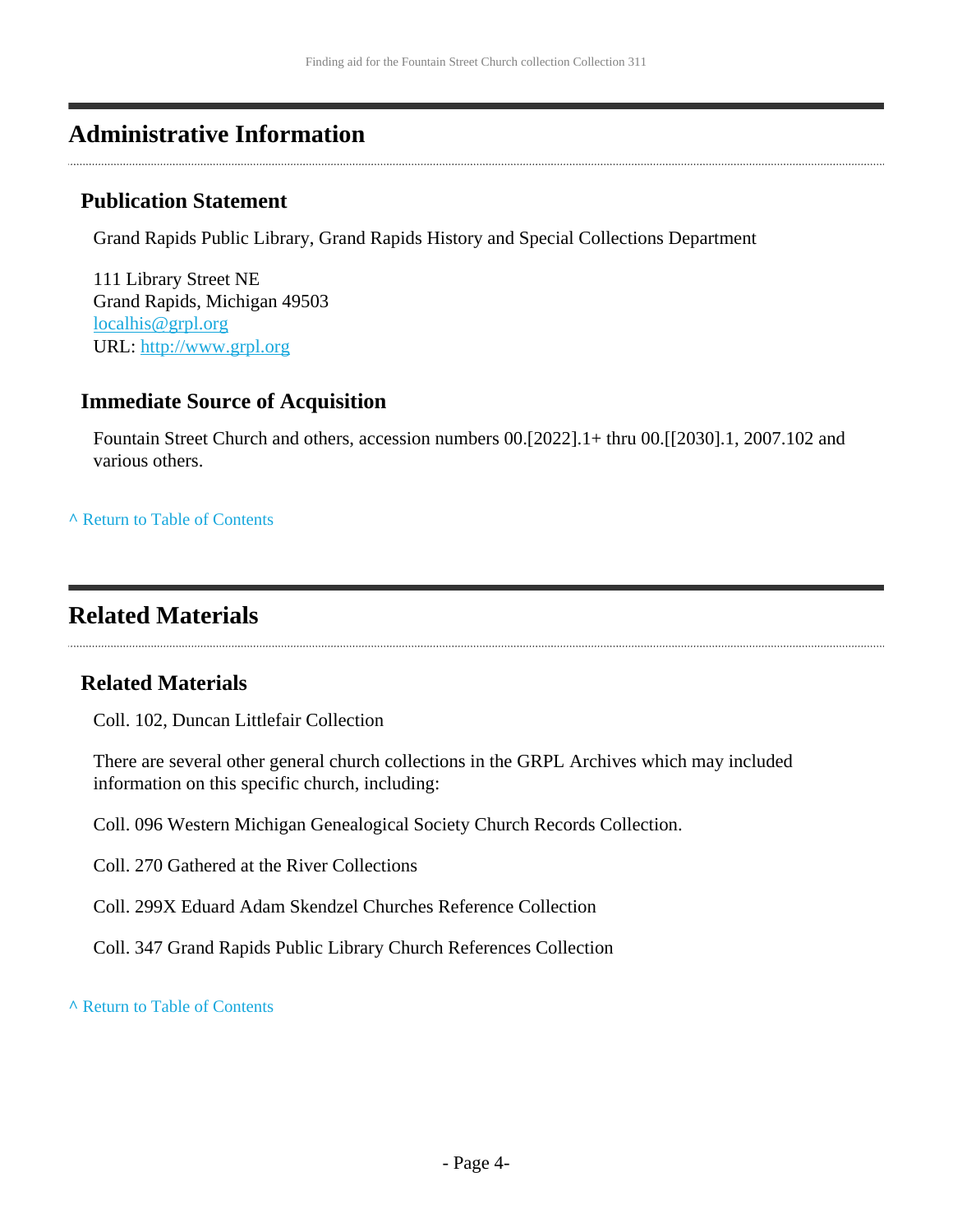## <span id="page-4-0"></span>**Controlled Access Headings**

- Grand Rapids (Mich.) -- Church history
- church records
- Grand Rapids (Mich.) -- History
- Fountain Street Church (Grand Rapids, Mich.)

## <span id="page-4-1"></span>**Collection Inventory**

#### <span id="page-4-2"></span>**Series I. Histories and General Documents.**

#### <span id="page-4-3"></span>**Directories**

<span id="page-4-4"></span>

| <b>Title/Description</b>                                                                                                                            | <b>Instances</b>           |
|-----------------------------------------------------------------------------------------------------------------------------------------------------|----------------------------|
| Articles of Faith, Covenant, and List of Members of the<br>Baptist Church of GR. GR: C.M. Loomis, 1882 Formerly<br>M286.1774.G762a 00.[1846].1      | Box 1                      |
| Fountain Street Church Directory, 1937.                                                                                                             | Box 1                      |
| <b>Guides</b>                                                                                                                                       |                            |
| <b>Title/Description</b>                                                                                                                            | <b>Instances</b>           |
| What is This Church? 1963.                                                                                                                          | Box 1                      |
| What is This Church? 1967.                                                                                                                          | Box 1                      |
| The Windows of Fountain Street Church / by the Tour Guide<br>Committee. GR: Fountain St. Church, 1977. c. 1 00.[5006].1 / c.<br>2 2006.037          | Box 1                      |
| The Windows of Fountain Street church / Tour Guide<br>Committee, revised by the Art Committee. G.R.: Fountain Street<br>Church, 2000. 2007.102.9-10 | <b>Box 1.3</b><br>Folder 1 |
| Do-It-Yourself Guide, 1979.                                                                                                                         | Box 1                      |

### <span id="page-4-5"></span>**Histories & Historical documents.**

| <b>Title/Description</b>                                                                                                                                                                                                                                   | <b>Instances</b> |
|------------------------------------------------------------------------------------------------------------------------------------------------------------------------------------------------------------------------------------------------------------|------------------|
| The Twenty Fifth Anniversary of the Fountain Street Baptist<br>Church, April 1st, 1894: an account of the origin, growth and<br>present state of each Baptist Church in Grand Rapids, Mich.<br>compiled by Hattie Mulhern. Rookus Printing House. Formerly | Box 1            |
| MKG286.F83 00.[5457].1                                                                                                                                                                                                                                     |                  |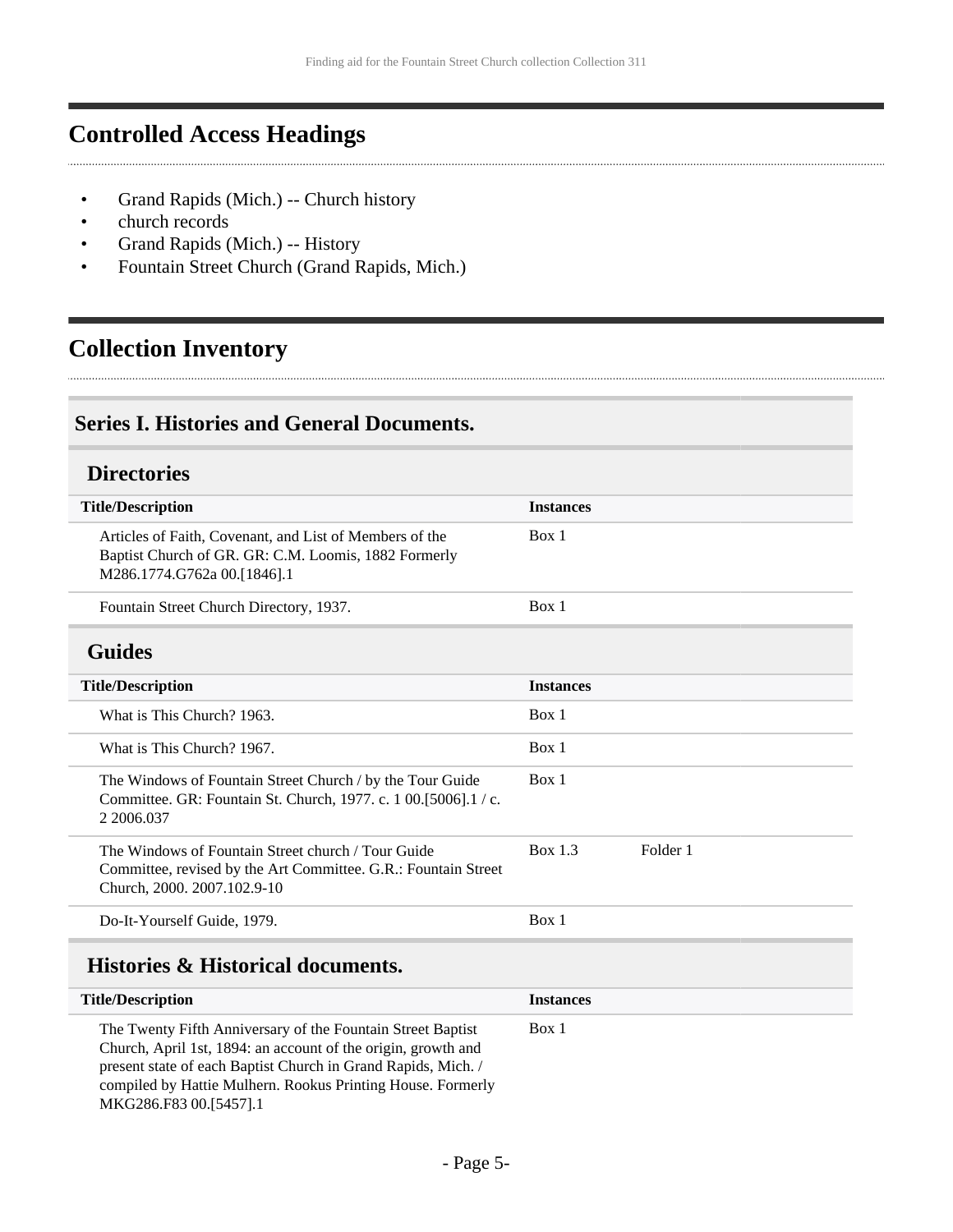#### **General**

| Includes the Program for the 25th Anniversary and<br>numerous published illustrations: J.C. Buchanan; Rev. I.<br>Butterfield; Rev. S. Graves; Rev. Kerr B. Tupper; Rev.<br>J.L. Jackson; R.B. Loomis; Hon. Moreau S. Crosby;<br>William Hovey; pg. [38] Top. Scribner Street Baptist<br>Church, Scribner Street, near Leonard. Engraving; pg.<br>[38]. Bottom. Calvary Baptist Church, cor. S. Ionia St. &<br>Sixth Ave.; Wealthy Ave. Baptist Church, cor. Wealthy<br>Ave. and East St.; Rev. C.E. Lee; Rev. John Heritage;<br>Rev. B.P. Hewitt; Rev. C.W. Barber; Rev. J. Snashall;<br>Rev. E. Sibiakoffsky |       |
|---------------------------------------------------------------------------------------------------------------------------------------------------------------------------------------------------------------------------------------------------------------------------------------------------------------------------------------------------------------------------------------------------------------------------------------------------------------------------------------------------------------------------------------------------------------------------------------------------------------|-------|
| Dedication of the Fountain Street Baptist Church, in the City<br>of Grand Rapids, Michigan. Feb. 3, 1924. Has "Alfred Wesley<br>Wishart" written in black in on cover. Wishart was minister at<br>the church at this time, and gave this copy to the Library. 00.<br>[2977].1 Formerly MKG286.G76d                                                                                                                                                                                                                                                                                                            | Box 5 |
| The Order of Service for the Dedication of the Fountain Street<br>Baptist Church  Alfred Wesley Wishart, Minister. Feb. 3,<br>1924. 2006.037                                                                                                                                                                                                                                                                                                                                                                                                                                                                  | Box 4 |
| The only Church with a History Like This v. 1,2, and 3, 1959.                                                                                                                                                                                                                                                                                                                                                                                                                                                                                                                                                 | Box 1 |

### **History of the Fountain Street Baptist Church from 1914 to 1952 / GRPL, 1953 [scrapbook]**

Conditions Governing Use: **Conditions Governing Use**

These volumes are photocopies in modern buckram. The original scrapbooks are in Coll. 239. Researchers should use cameras, instead of scanners or photocopy machines with the original materials, to protect the scrapbook during reproduction. But, photocopies can be made from the photocopied version here. Old microfilm also available.

| <b>Title/Description</b>                  | <b>Instances</b> |
|-------------------------------------------|------------------|
| v. 1 00. [3190]. 1                        | Box 1            |
| v. 2 00.[3190].2 Formerly MKG286.1.G762fg | Box 1            |

#### **Liberal Legacy: a history of Fountain Street Church, Grand Rapids, Mi**

| <b>Title/Description</b>                                                                                | <b>Instances</b> |          |  |
|---------------------------------------------------------------------------------------------------------|------------------|----------|--|
| v. 1. The Only Church with a History Library This / Philip<br>Buchen. 1959, 1960, 1988, 1992 2007.102.1 | <b>Box 1.3</b>   | Folder 2 |  |
| v. 2. The Littlefair Years / Roger B. Bertschausen, 1991.<br>2007.102.2                                 | Box 1.3          | Folder 2 |  |
| The Fountain Street Church 1869-1969, 1969.                                                             | Box 1            |          |  |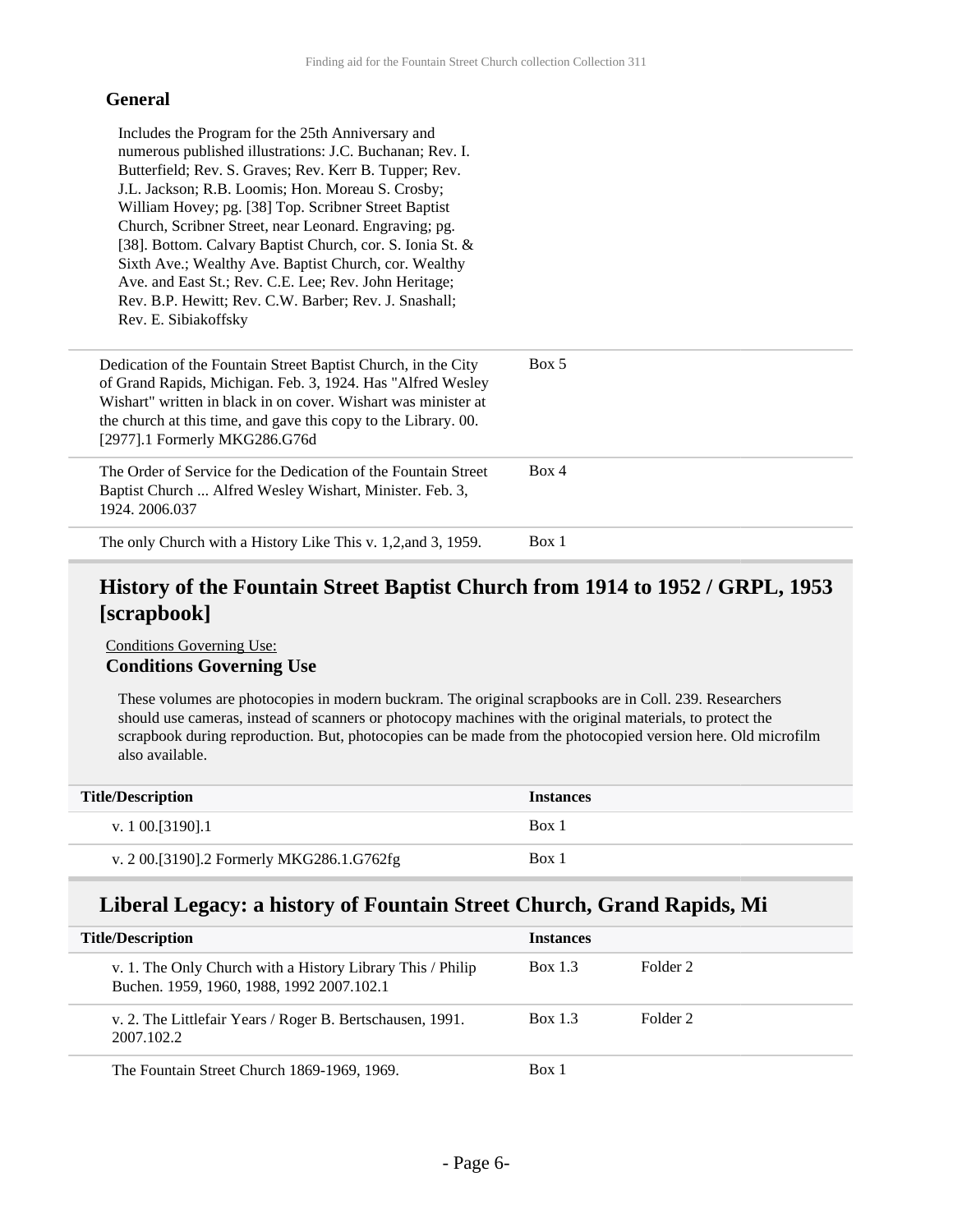| [Partial list of notables speaking at Fountain Street Church]<br>Website Version. Includes Susan B. Anthony, William<br>Jennings Bryan  Michael Moore.                                                                                           | Box 1            |          |  |
|--------------------------------------------------------------------------------------------------------------------------------------------------------------------------------------------------------------------------------------------------|------------------|----------|--|
| Fliers and invitations from Fountain Street. Ephemera.                                                                                                                                                                                           | Box 1            |          |  |
| The Church Building                                                                                                                                                                                                                              |                  |          |  |
| <b>Title/Description</b>                                                                                                                                                                                                                         | <b>Instances</b> |          |  |
| Painted Glass Windows, Fountain Street Baptist Church.<br>1929. Includes information on the "Themes" of the windows.<br>a centerfold image of the exterior of the church, and interior<br>image of the Church Auditorium 00.[5515].1 00.[5575].1 | Box 1            |          |  |
| The Art and Architecture of Fountain Street Church, 1969                                                                                                                                                                                         | Box 1            |          |  |
| The Art and Architecture of Fountain Street Church / by<br>Dorothy Leonard Judd. [G.R.: Fountain Street Church,<br>Centennial Program Committee], n.d. [Reprint] 2007.102.7-8                                                                    | Box 1.3          | Folder 3 |  |
| 50th Anniversary of the Building. Like a flowing river  the<br>people of Fountain Street Church  June 1974. 2006.037                                                                                                                             | Box 1            |          |  |
|                                                                                                                                                                                                                                                  |                  |          |  |

### **Women's Association**

| <b>Title/Description</b>                                                 | <b>Instances</b> |
|--------------------------------------------------------------------------|------------------|
| History of the Women's Association, 1969.                                | Box 1            |
| Two directories for the Women's Association, 1979-1980 and<br>1980-1981. | Box 1            |

## <span id="page-6-0"></span>**Publications**

| <b>Title/Description</b>                                                                                                                                                                                                                                        | <b>Instances</b> |
|-----------------------------------------------------------------------------------------------------------------------------------------------------------------------------------------------------------------------------------------------------------------|------------------|
| Manual of the Fountain St. Baptist Church, 1885 00.[2021].1                                                                                                                                                                                                     | Box 1            |
| Fountain Street Baptist Church: a living, growing church, its<br>record  its activity  its opportunity / The Baptist Church and<br>Society of Grand Rapids. 1938. C.R. Webber. C. 1 00.[2979].1 /<br>C. 2 is John W. Blodgett, Jr.'s copy. Formerly MKG286.G76f | Box 5            |
| The Battered City Syndrome: workshop with Philip M. Hauser.<br>Apr. 16, 1969. A program of the Fountain Street Church, Social<br>Actions Committee. Formerly M301.364.G762b 00.[2928].1                                                                         | Box $1.3$        |
| Democracy in Grand Rapids. Do We Practice What we Preach?<br>Adult Ed. Comm., Fountain St. Church, Oct.-Nov. 1959. Dr.<br>Donald Bouma. Formerly M301.36.G762d 00.[2945].1                                                                                      | Box $1.3$        |
| Survey of the Charities and Philanthropies of Grand Rapids /<br>by Edmund W. Booth. Publ.  Class in Applied Christianity,<br>Fountain St. Baptist Church & the Charity Organization Society,<br>G.R., 1911. Formerly MKG360.B64 00.[3074].1                     | Box $1.3$        |
| The Tragic Fall of the First Baptist Church, 1956                                                                                                                                                                                                               | Box 1            |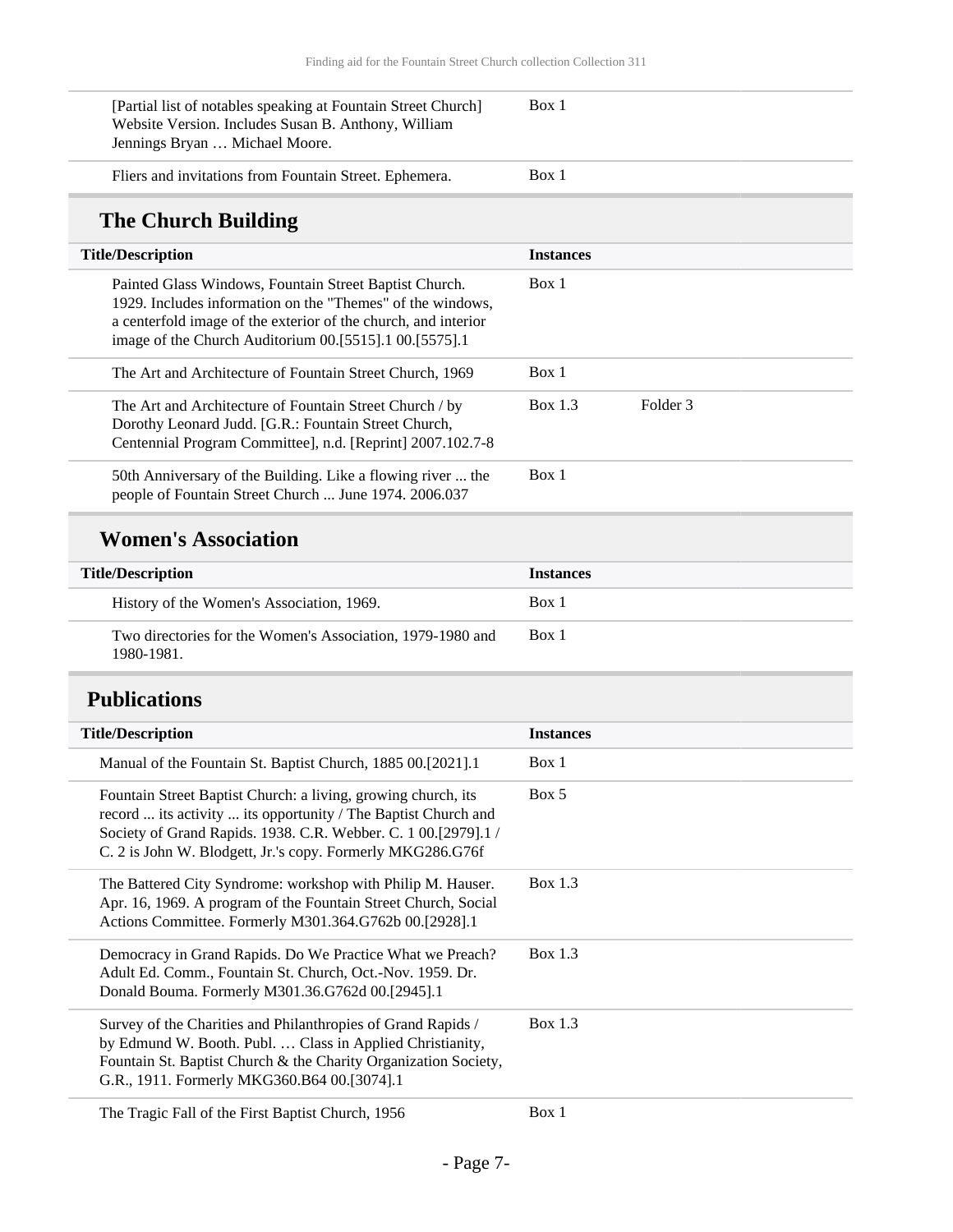| From Heart to Heart, 1965.                                                                                               | Box 1 |
|--------------------------------------------------------------------------------------------------------------------------|-------|
| Who Cares?, 1968.                                                                                                        | Box 1 |
| Century of Concern, 1969.                                                                                                | Box 1 |
| Drama in Fountain Street Church, 1969.                                                                                   | Box 1 |
| A Century of Music in the Fountain Street Church, 1969.                                                                  | Box 1 |
| Rev. John L. Jackson and the Transition of Fountain Street<br>Baptist Church, 1985.                                      | Box 1 |
| Echoes from the Santuary: selected writings from our Senior<br>Ministers between 1870 and 1999. Website version, 12/2005 | Box 1 |
| Tomorrow is Only a Vision / Mayor John H. Logie. Mar. 3,<br>2002. Website version, 12/2005                               | Box 1 |
| An Enterprise in Creative Living                                                                                         | Box 1 |
| Fountain Street Church, together we grow, n.d. / photos by Ben<br>Swets.                                                 | Box 1 |

## **Fountain Flow [serial]**

| <b>Title/Description</b>           | <b>Instances</b> |
|------------------------------------|------------------|
| v. 6, no., 1, May 1974. 2007.050.1 | Box 6.5          |
| v. 16, no. 7, Sept. 1983           | Box 1            |

### <span id="page-7-0"></span>**Biographical**

| <b>Title/Description</b>                                                                                                  | <b>Instances</b> |          |
|---------------------------------------------------------------------------------------------------------------------------|------------------|----------|
| Samuel Graves.                                                                                                            | Box 1            |          |
| Littlefair / text and photographs by Michael William Grass.<br>G.R.: [Fountain Street Church], Littlefair Fund Management | Box 1.3          | Folder 4 |

Committee, 1977. 2007.102.11-12

#### **^** [Return to Table of Contents](#page-1-0)

### <span id="page-7-1"></span>**Series II. Administrative Documents.**

| <b>Title/Description</b>                                                                                                                                                                                                                                                                                                                                              | <b>Instances</b> |
|-----------------------------------------------------------------------------------------------------------------------------------------------------------------------------------------------------------------------------------------------------------------------------------------------------------------------------------------------------------------------|------------------|
| Sketches and Plans for the proposed new building of the Fountain<br>Street Baptist church, Grand Rapids, Michigan / [Coolidge &<br>Hodgdon, architects] n.d. Includes exterior and interior rendering<br>by the architects. Also include two street elevations, for Fountain<br>Street, and for Bostwick Ave. Plans for the first and the second<br>floors are given. | Box 2            |
| Grand Rapids Funeral Association                                                                                                                                                                                                                                                                                                                                      | Box 2            |
| Fountain Street Church Long Range Planning, 1986-87                                                                                                                                                                                                                                                                                                                   | Box 2            |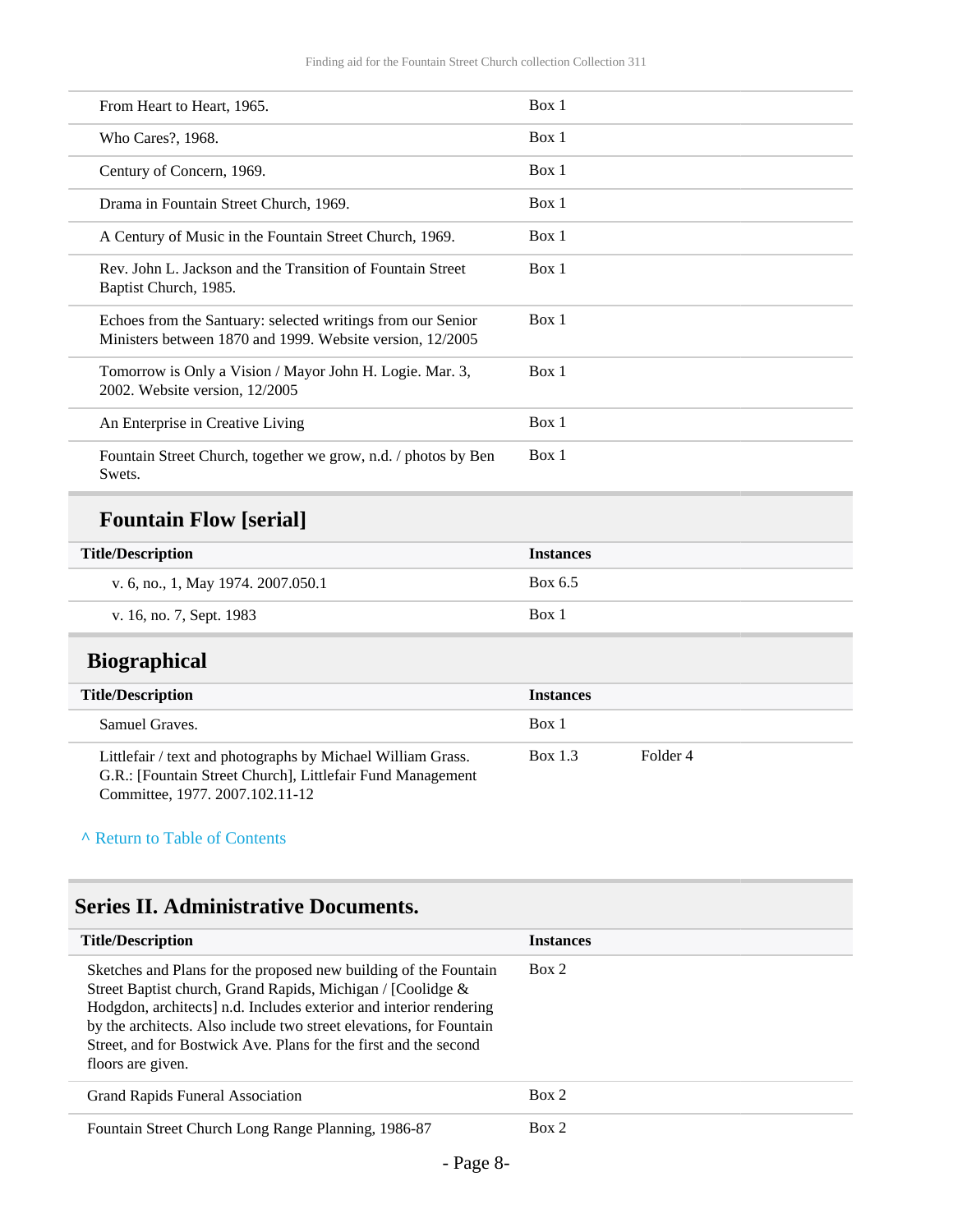<span id="page-8-0"></span>

| <b>Annual Reports–February</b>       |                  |  |
|--------------------------------------|------------------|--|
| <b>Title/Description</b>             | <b>Instances</b> |  |
| 1977                                 | Box 2            |  |
| 1980                                 | Box 2            |  |
| 1983 and 1987                        | Box 2            |  |
| <b>Yearbooks</b>                     |                  |  |
| <b>Title/Description</b>             | <b>Instances</b> |  |
| 1915 00.[2975].1 Formerly MKG286.G76 | Box 2            |  |

#### <span id="page-8-1"></span>**^** [Return to Table of Contents](#page-1-0)

### <span id="page-8-2"></span>**Series III. Sermons, Addresses and Publications.**

### <span id="page-8-3"></span>**Samuel Graves**

<span id="page-8-4"></span>

| <b>Title/Description</b>                                                                                                                                                                                                        | <b>Instances</b> |
|---------------------------------------------------------------------------------------------------------------------------------------------------------------------------------------------------------------------------------|------------------|
| Tenth Annual Sermon, giving a brief historical sketch of the<br>Church by Rev. S. Graves. Pastor of the Baptist Church, Grand<br>Rapids, Jan. 4, 1880. G.R.: Cornell & Fuller, 1880. Cover:<br>Decennial Sermon, 1880. 2004.058 | $Box$ 3          |
| Decennial Sermon S. Graves Formerly M286.1774.G787t. 1880<br>c.1 2004.058 / 1880 c.2 00. [1456]. 1                                                                                                                              | $Box$ 3          |
| Dr. Milton M. McGorrill                                                                                                                                                                                                         |                  |
| <b>Title/Description</b>                                                                                                                                                                                                        | <b>Instances</b> |
| Issues of Our Times: three sermons by Milton M. McGorrill,<br>Fountain Street Church. Sermon delivered on April 11, 18, and<br>25, 1937. Formerly MKG252.M17 00.[3028].1                                                        | Box 5            |
| "I am Determined" Sermon. Mar. 2, 1941. by Dr. Milton M.<br>McGorrill, Pastor of Fountain Street Baptist Church.                                                                                                                | Box 5            |
|                                                                                                                                                                                                                                 |                  |

### **Issues of Our Times, April 1937.**

| <b>Title/Description</b>                      | <b>Instances</b> |
|-----------------------------------------------|------------------|
| Law or Lawlessness? The Sit-down Strike Issue | Box 3            |
| Through with American Democracy?              | Box 3            |
| Has America a Message for the World?          | $Box$ 3          |

### **Wood Radio Christmas Series. 1943. Sponsored by Michigan Consolidated Gas Company, GR District.**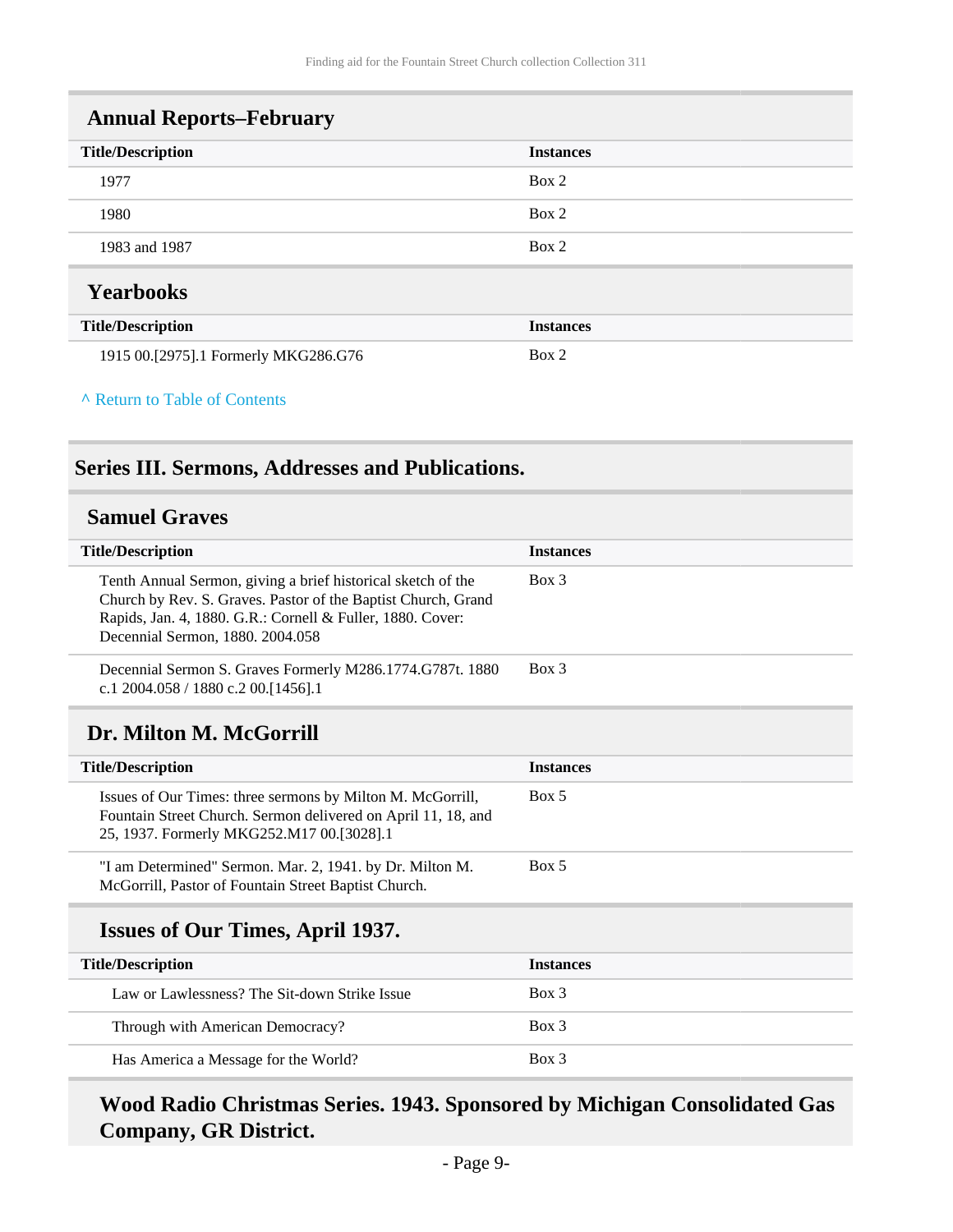#### **General**

It is not currently known if McGorrill was still affiliated with Fountain St. Church at the time of this undated broadcast.

| <b>Title/Description</b>                                                                                                                   | <b>Instances</b> |
|--------------------------------------------------------------------------------------------------------------------------------------------|------------------|
| Dec. 16. "No. 1 on Your Christmas list".                                                                                                   | Box 5            |
| Dec. 21. "The gift for Overseas"                                                                                                           | Box 5            |
| Dec. 23. "Why Bother with Christmas this Year?"                                                                                            | Box 5            |
| Dec. 28. "Forget to Remember"                                                                                                              | Box 5            |
| Dec. 30. "Start with the Man in the Mirror".                                                                                               | Box 5            |
| Wood Radio Broadcast "Preparing for the Worst" / by Milton<br>M. McGorrill, Director, Faith for America. (2 copies). 00.<br>$[3572]$ . 1-8 | Box 5            |

#### <span id="page-9-0"></span>**Dr. Alfred Wesley Wishart**

### **Sermons. Chronologically, then alphabetical within year, unless bound together.**

| <b>Title/Description</b> |                                                                                                                                              | <b>Instances</b> |
|--------------------------|----------------------------------------------------------------------------------------------------------------------------------------------|------------------|
|                          | List of Printed Sermons of Dr. Alfred W. Wishart, with dates<br>of each                                                                      | Box 3            |
|                          | Authority in Religion / Alfred Wesley Wishart. Delivered at<br>Powers' Theatre, Mar. 6, 1921. 1987.018.8                                     | Box 3            |
|                          | Problem, Good and Evil / Alfred Wesley Wishart. Fountain<br>Street Baptist Church. Sermon. Feb. 24, 1907 Formerly<br>MKG252.W75p 00.[3026].1 | Box 3.3          |
|                          | Mind and Body / Alfred W. Wishart. [Nov. 8, 1908-Jan 24,<br>19091                                                                            | Box 3.3          |

#### **Debate.**

| <b>Title/Description</b>                                                                                                                                                                                                               | <b>Instances</b> |          |
|----------------------------------------------------------------------------------------------------------------------------------------------------------------------------------------------------------------------------------------|------------------|----------|
| Wishart-Darrow Debate, Concerning a General Purpose in<br>the Universe, held in the Fountain Street Baptist Church,<br>Grand Rapids, Michigan, February 22, 1928. GR.: Publ. By<br>the Extension Club. Formerly MKG113.W75 00.[2930].1 | Box 3            | Folder 1 |

### **Collecting several sermons presented in 1908-1909 under one series title. Formerly MKG252.W75m 00.[3004].1**

| <b>Title/Description</b> | Instances |
|--------------------------|-----------|
|                          |           |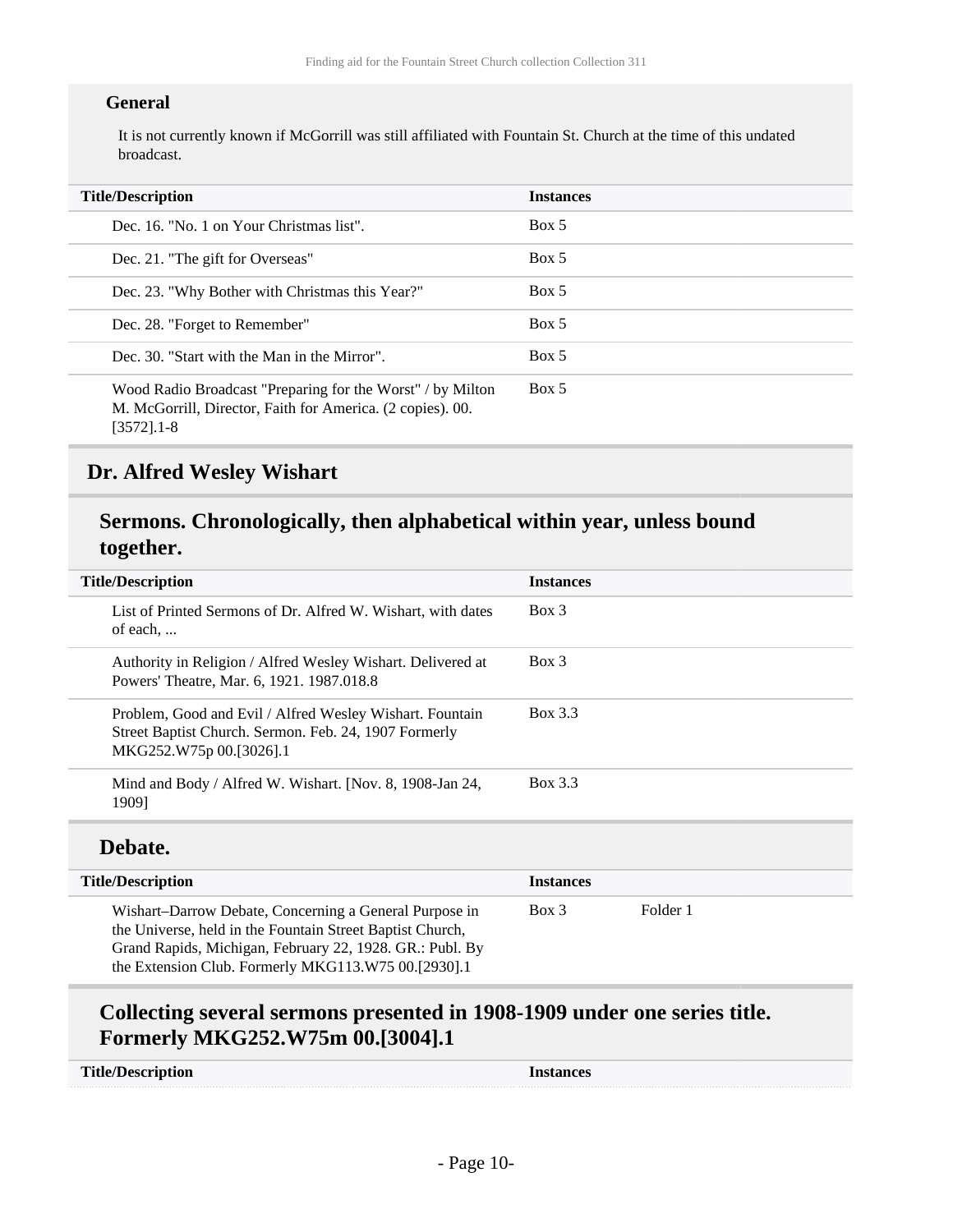| Social Mission of the Church / Alfred Wesley Wishart.<br>Philadelphia: Am. Baptist Publ. Society, 1909 Formerly<br>MKG260.W75 00.[3030].1                                                                                                   | Box 3.3 |
|---------------------------------------------------------------------------------------------------------------------------------------------------------------------------------------------------------------------------------------------|---------|
| Certainties in Religion: sermon by Alfred Wesley Wishart.<br>Fountain Street Baptist Church. [Mar. 20, 1921] Formerly<br>MKG252.W75ce 00.[3031].1                                                                                           | Box 3.3 |
| Modern view of the Bible and the Modern Idea of God /<br>Alfred Wesley Wishart. Fountain Street Baptist Church,<br>Jan. 6, 1924 & oct. 19, 1924 Formerly MKG220.6.W75 00.<br>$[3017]$ .1                                                    | Box 3.3 |
| Religion in Russia before and Under the Soviet and The<br>Emotions and the Intellect in Religion: two sermons / Alfred<br>Wesley Wishart. Fountain Street Baptist Church. Mar. 9,<br>1930, Feb. 23, 1950. Formerly MKG252.W75ru 00.[3045].1 | Box 3.3 |
| Christianity and Capitalism in Europe or Some Thoughts<br>on the Stalin Interview: sermon / Alfred Wesley Wishart.<br>Fountain St. Baptist Church, Dec. 7, 1939. Formerly<br>MKG252.W75c 00.[3032].1                                        | Box 3.3 |

## **Formerly MKG252.W75 x items bound together**

| <b>Title/Description</b> |                                                                                                                                  | <b>Instances</b> |
|--------------------------|----------------------------------------------------------------------------------------------------------------------------------|------------------|
|                          | Protestantism, Past & Present: serman / Alfred Wesley<br>Wishart. Delivered at Powers' Theatre, Feb. 20, 1921 00.<br>$[3006]$ .1 | Box 3.5          |
|                          | Lincoln as a Man of God. Delivered at Powers' Theatre, Feb.<br>13, 1921 00. [3006]. 2                                            | Box 3.5          |
|                          | Americanism and the Immigrant / Wishart. Delivered at<br>Power's Threatre. Jan. 30, 1921 00.[3006].3                             | Box 3.5          |
|                          | Rich and the Poor. Delivered at Power's Theatre. Jan. 23, 1921<br>00.[3006].4                                                    | Box 3.5          |
|                          | Causes of Social Conflict. Delivered at Powers' Theatre, Jan.<br>16, 1921 00. [3006] .5                                          | Box 3.5          |
|                          | Public Opinion and Eternal Law. Delivered at Power's<br>Theatre, Jan. 9, 1921 00.[3006].6                                        | Box 3.5          |
|                          | Personal Problems in Religion. Delivered at Powers' Theatre,<br>Feb. 15, 1920 00.[3006].7                                        | Box 3.5          |
|                          | Authority in Religion. Delivered at Powers' Theatre. March 6,<br>1921 00.[3006].8                                                | Box 3.5          |

## **Formerly MKG252.W75i 8 items bound together**

| <b>Title/Description</b>                                                                                                                   | <b>Instances</b> |
|--------------------------------------------------------------------------------------------------------------------------------------------|------------------|
| Intolerance and the Cause & Cure of Pessimism: two<br>sermons / Wishart. Fountain St. Baptist Church. Jan. 12 & 19,<br>1930. 00. [3033]. 1 | Box 3.5          |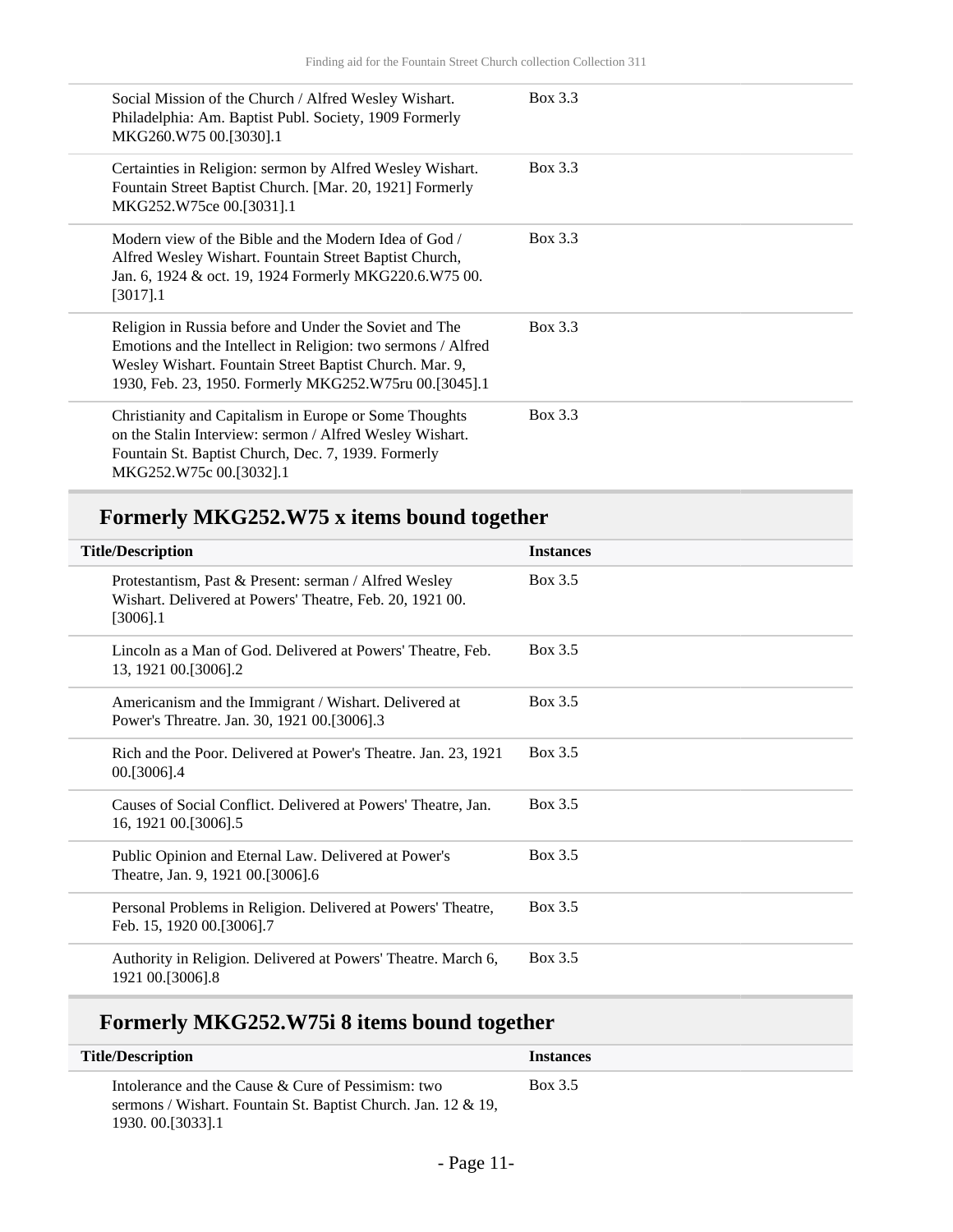| Is It Nothing to You? & Science & Prayer: two sermons /<br>Wishart. Fountain St. Baptist Church. Feb. 9 & 16, 1930. 00.<br>$[3033]$ .2                                             | Box 3.5 |
|------------------------------------------------------------------------------------------------------------------------------------------------------------------------------------|---------|
| Jesus the Reformer / Wishart. Fountain St. Baptist Church.<br>Apr. 3, 1921 00.[3033].3                                                                                             | Box 3.5 |
| Liberty & Authority in Religion / Wishart. Fountain St.<br>Baptist Church. Mar. 3, 1929. 00.[3033].4                                                                               | Box 3.5 |
| Modernism & Salvation and Fundamentalism versus<br>modernism: two sermons / Wishart. Fountain St. Baptist<br>Church. June 6, 1926 and ? 00. [3033].5                               | Box 3.5 |
| Pope's Encyclical on the Education of Youth and Bringing<br>Religion Down to Earth: two sermons / Wishart. Fountain St.<br>Baptist Church. Jan 26, 1930 & Feb. 2, 1930 00.[3033].6 | Box 3.5 |
| Protestant Crisis and Is the Bible True: two sermons / Wishart.<br>Fountain St. Baptist Church. June 1, 1924 (both 00.[3033].7                                                     | Box 3.5 |
| Real and False Freedom / Wishart. Fountain St. Baptist<br>Church. March 10, 1929. 00.[3033].8                                                                                      | Box 3.5 |

## **Formerly MKG252.W75j 5 items bound together**

| <b>Title/Description</b> |                                                                                                                                              | <b>Instances</b> |
|--------------------------|----------------------------------------------------------------------------------------------------------------------------------------------|------------------|
|                          | Fountain Street Baptist Church, Bible School, Junior Dept.<br>Sermon on the Mount. 1932 00.[3024].1                                          | Box 3.5          |
|                          | Fountain Street Baptist Church, Bible School, Junior Dept.<br>Teachings of Jesus. 1931 00.[3024].2                                           | Box 3.5          |
|                          | Fountain Street Baptist Church, Bible School, Junior Dept.<br>Some Parables and conversations of Jesus 1932, 00.[3024].3                     | Box 3.5          |
|                          | Fountain Street Baptist Church, Bible School, Junior Dept.<br>Fourth Series of Twelve Lessons  1932 00.[3024].4                              | Box 3.5          |
|                          | Fountain Street Baptist Church, Bible School, Junior Dept.<br>Teachings of Jesus: Fifth Series of Twelve Lessons, ca. 1932<br>00. [3024] . 5 | Box 3.5          |

## **Formerly MKG252.W75L 4 items bound together**

| <b>Title/Description</b>                                                                                                  | <b>Instances</b> |
|---------------------------------------------------------------------------------------------------------------------------|------------------|
| Fountain Street Baptist Church. Bible School. First Series of<br>lessons on the Bible. 1932 00. [3025]. 1                 | Box 3.5          |
| Fountain Street Baptist Church. Bible School. Second Series<br>of lessons on the Bible. $1932\,00.$ [3025].2              | Box 3.5          |
| Fountain Street Baptist Church. Bible School. A Series of<br>lessons on Conversations of Jesus, $[1932?]$ 00. $[3025]$ .3 | Box 3.5          |
| Fountain Street Baptist Church. Bible School. Series of<br>Fourteen lessons on the Life of Jesus. 1931 00.[3025].4        | Box 3.5          |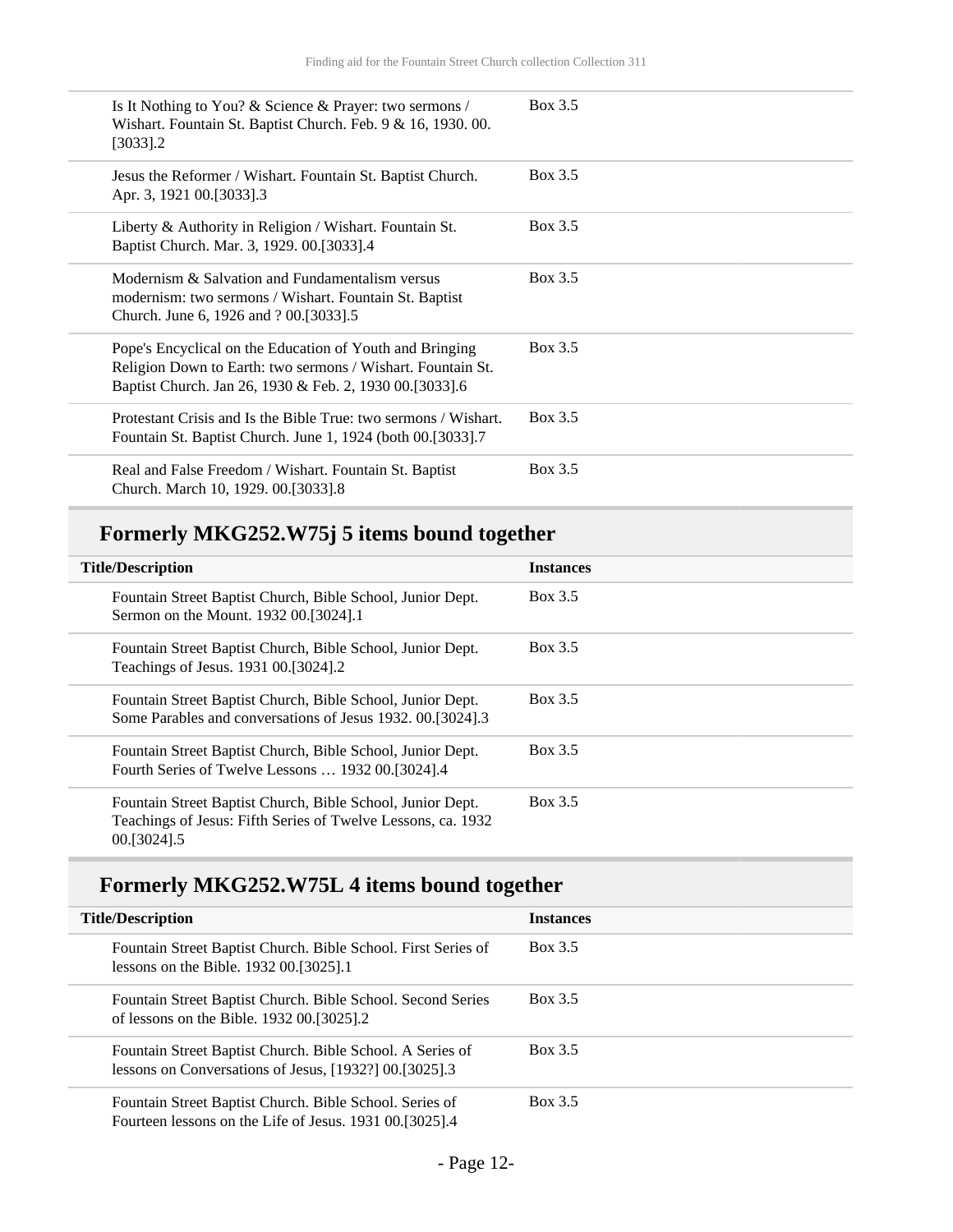## **Formerly MKG252.W75r 9 items bound together**

| <b>Title/Description</b>                                                                                                                                                                                        | <b>Instances</b> |
|-----------------------------------------------------------------------------------------------------------------------------------------------------------------------------------------------------------------|------------------|
| Religion in Industry / Alfred Wesley Wishart. Oct. 23, 1921.<br>Fountain Street Baptist Church 00.[3034].1                                                                                                      | Box 3.5          |
| Soul of the Nationa and Religious Perplexities of Modern<br>Youth / Alfred Wesley Wishart. Oct. 23, 1921. Fountain Street<br>Baptist Church. Nov. 28, 1929, Dec. 1, 1929 00.[3034].2                            | Box 3.5          |
| Uses of Adversity and Jesus, the Hope of the World / Alfred<br>Wesley Wishart. Oct. 23, 1921. Fountain Street Baptist<br>Church. Nov. 27, 1927, Sept. 25, 1927. 00.[3034].3                                     | Box 3.5          |
| What has Religious Liberalism to offer Sinning & Suffering<br>Humanity and Roadmender & the Carpenter / Alfred Wesley<br>Wishart. Fountain Street Baptist Church. Sept. 29, 1929, Nov.<br>24, 1929. 00.[3034].4 | Box 3.5          |
| Why we Believe in God / Alfred Wesley Wishart. Fountain St.<br>Baptist Church, Oct. 13, 1929. 00.[3034].5                                                                                                       | Box 3.5          |
| Working with God / Alfred Wesley Wishart. Fountain St.<br>Baptist Church, Feb. 26, 1928 00.[3034].6                                                                                                             | Box 3.5          |
| World Beyond Our Senses and Goal of True Christianity /<br>Alfred Wesley Wishart. Fountain St. Baptist Church, Jan. 10<br>& Jan. 17, 1926. 00.[3034].7                                                          | Box 3.5          |
| Word of God / Alfred Wesley Wishard. Fountain St. Baptist<br>Church, Oct. 27, 1929. 00.[3034].8                                                                                                                 | Box 3.5          |
| Wrestle of Religion with Truth / Alfred Wesley Wishard.<br>Fountain St. Baptist Church, Dec. 4, 1927. 00.[3034].9                                                                                               | Box 3.5          |

## **Formerly MKG252.W75t items bound together**

| <b>Title/Description</b>                                                                                                                                                                            | <b>Instances</b> |
|-----------------------------------------------------------------------------------------------------------------------------------------------------------------------------------------------------|------------------|
| Taxes and Education: Sermon by / Alfred Wesley Wishart.<br>Fountain Street Baptist Church. Apr. 3, 1932 00.[3044].1                                                                                 | Box 3.5          |
| Why I Do Not Quit Presching, the Christian Life, and The<br>Victory of Jesus: Sermon by / Alfred Wesley Wishart.<br>Fountain Street Baptist Church. Nov. 16, 1924, Apr. 5 & 12,<br>1925.00.[3044].2 | Box 3.5          |
| God in Jesus and True Christian Liberalism: Sermon by /<br>Alfred Wesley Wishart. Fountain Street Baptist Church. May<br>24, 1925 00. [3044] . 3                                                    | Box 3.5          |
| Revolutionary Atheistic Socialism versus Religion: Sermon<br>by / Alfred Wesley Wishart. Fountain Street Baptist Church.<br>Sept. 11, 18, 25 & Oct. 2, 1932 00. [3044]. 4                           | Box 3.5          |

## **Formerly MKG252.W75w 8 items bound together**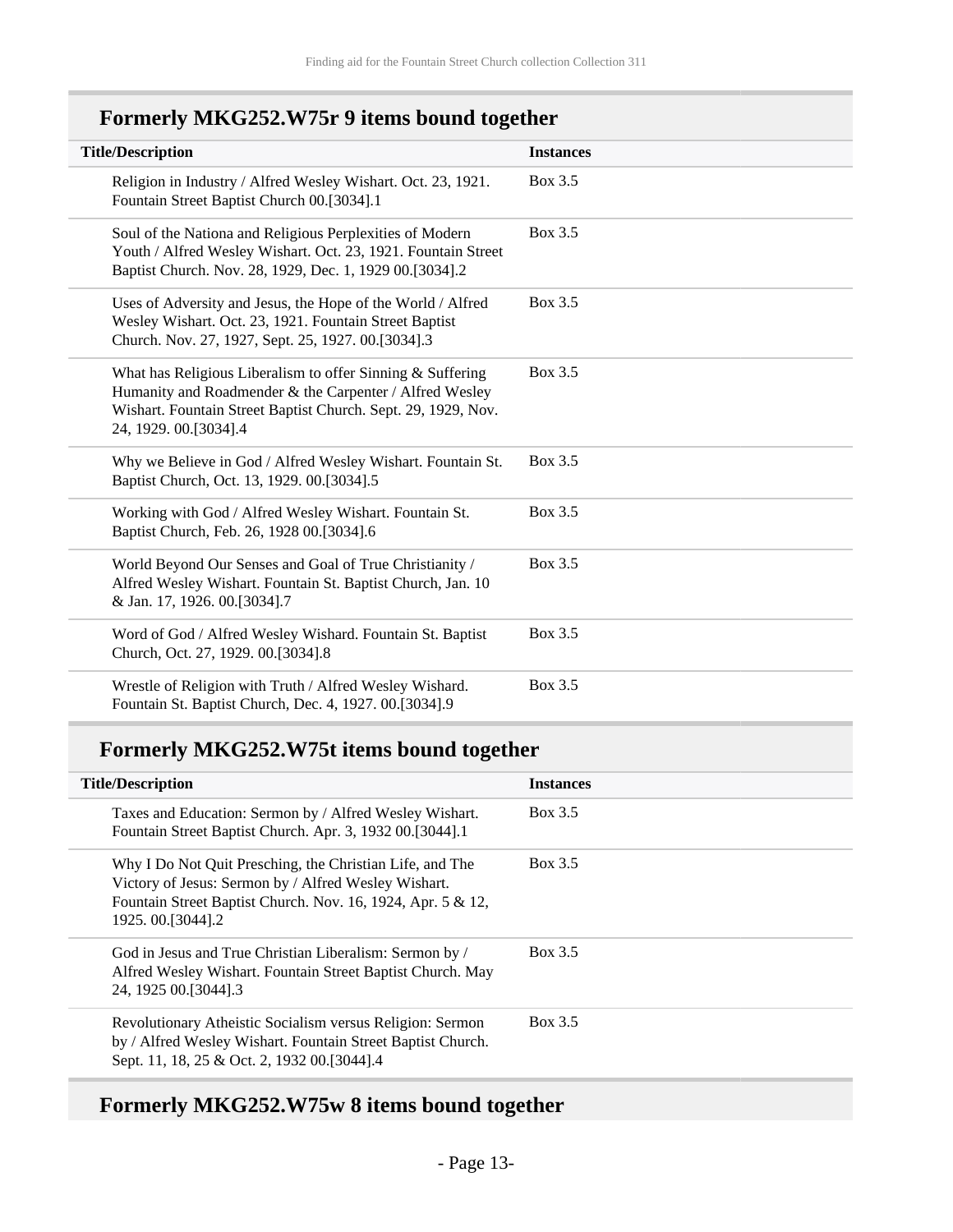| <b>Title/Description</b>                                                                                                                                                                   | <b>Instances</b> |
|--------------------------------------------------------------------------------------------------------------------------------------------------------------------------------------------|------------------|
| Can God Stop Wars?: Sermon by / Alfred Wesley Wishart.<br>Fountain Street Baptist Church. Nov. 6, 1921 00.[3043].1                                                                         | Box 3.5          |
| Certainties in Religion: Sermon by / Alfred Wesley Wishart.<br>Fountain Street Baptist Church. March 20, 1921 00.[3043].2                                                                  | Box 3.5          |
| Christ We Worship and Study of Religious Experience: two<br>sermons / Alfred Wesley Wishart. Fountain Street Baptist<br>Church. Dec. 15 & 22, 1929 00.[3043].3                             | Box 3.5          |
| Evolution & Christian Faith and Reformation Needed / Alfred<br>Wesley Wishart. Fountain Street Baptist Church. May 24,<br>1925 & Oct. 26, 1924 00.[3043].4                                 | Box 3.5          |
| Forward Look and Does God Save Man or Does Man Save<br>Himself?: Two Sermons by / Alfred Wesley Wishart. Fountain<br>Street Baptist Church. Dec. 29, 1929, Jan. 5, 1930 00.[3043].5        | Box 3.5          |
| From Traditional to Modern Christianity and Stealing a Man's<br>Religion: Sermon by / Alfred Wesley Wishart. Fountain Street<br>Baptist Church. Jan. 18, 1925 & Nov. 23, 1924. 00.[3043].6 | Box 3.5          |
| Human and Divine: Sermon by / Alfred Wesley Wishart.<br>Fountain Street Baptist Church. Feb. 24, 1929. 00.[3043].7                                                                         | <b>Box 3.5</b>   |
| Human Struggle and A Rational Basis for Religion: Sermon<br>by / Alfred Wesley Wishart. Fountain Street Baptist Church.<br>Nov. 6, 1921 00.[3043].8                                        | Box 3.5          |
| Evolution and Religion / by Alfred Wesley Wishart,<br>D.D., Minister of the Fountain St. Baptist Church, 1923.<br>00[2023].1-2                                                             | Box 3.5          |
| Evolution and Religion by Alfred Wesley Wishart, 1923.                                                                                                                                     | Box 3            |
| Religious Experience and Man as Creator: two sermons / by<br>Alfred Wesley Wishart. Fountain Street Baptist Church, Mar.<br>2 & 16, 1930 00.[3046].1                                       | Box 3.5          |

## **Addresses**

| <b>Title/Description</b>                                                                                                                                                                                                                                            | <b>Instances</b> |
|---------------------------------------------------------------------------------------------------------------------------------------------------------------------------------------------------------------------------------------------------------------------|------------------|
| Industrial Democracy. Address  before the National<br>Association of Furniture Manufacturing, Grand Rapids. Dec.<br>1, 1915. 00. [2982]. 1 Formerly MKG304. W75                                                                                                     | Box 3            |
| Anti-British or Pro-German. Address  Published and<br>circulated by the Kent County Branch of the National<br>Security League. [1918] WWI era. 00.[2982].2 Formerly<br>MKG304.W75                                                                                   | $Box$ 3          |
| Germany's Foreign Trade Methods: an address  delivered<br>before the members of the Grand Rapids Association of<br>Commerce, Nov. 20, 1918. Issues as a Supplement to the Dec.<br>1918 issues of Grand Rapids Progress. WWI era. 00.[2982].3<br>Formerly MKG304.W75 | $Box$ 3          |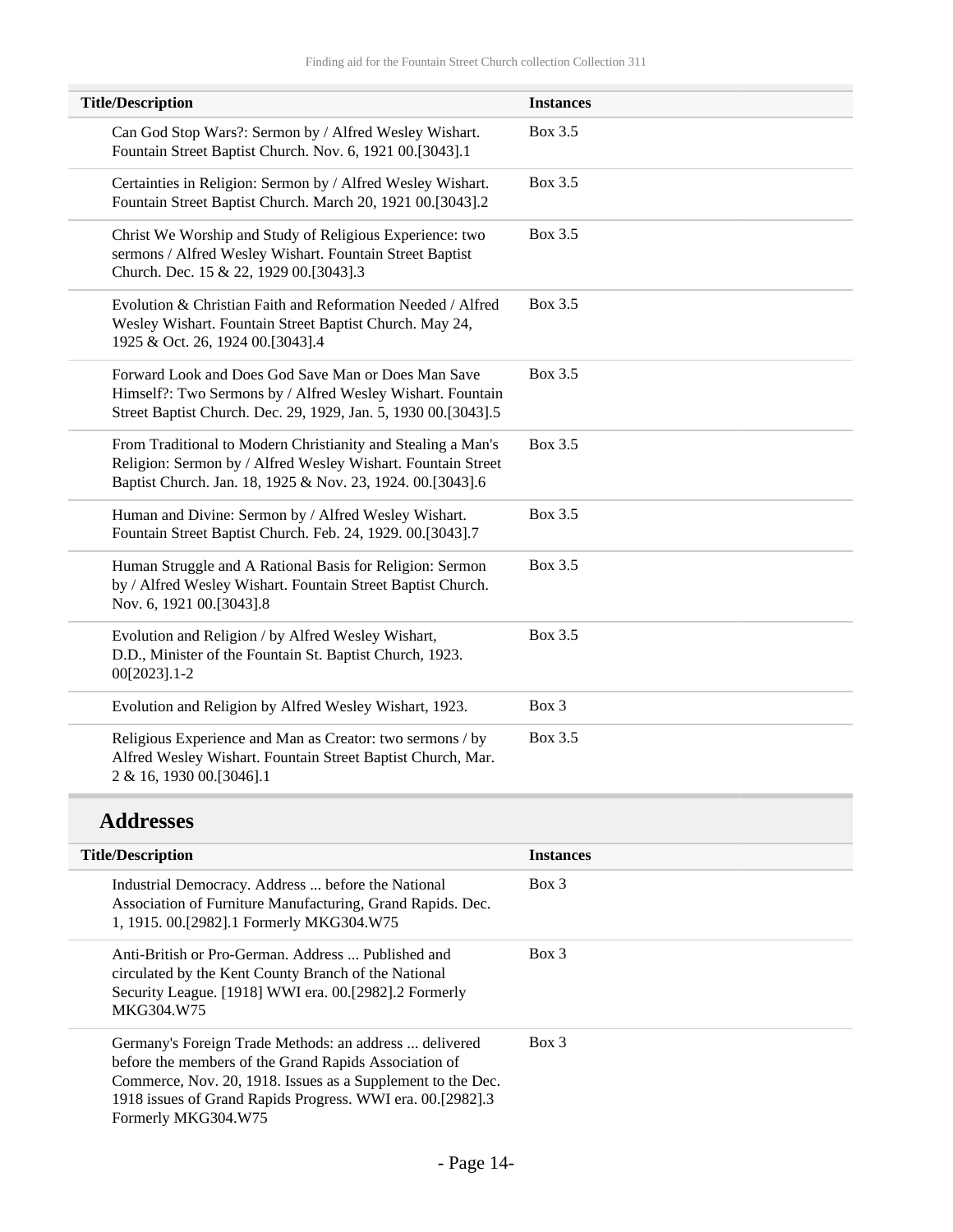Box 3

How the Soviets Work and Soviet Cultural work. Two Lectures on the Soviet Republics / by Alfred Wesley Wishart. Nov. 9 & 16, 1930. Fountain St. Baptist Church. Formerly MKG914.7.W75 00.[3710].1

#### <span id="page-14-0"></span>**Duncan Littlefair**

| <b>Title/Description</b>                        | <b>Instances</b> |
|-------------------------------------------------|------------------|
| Suffering by Duncan Littlefair 1962             | Box 3            |
| Our Radical Tradition by Duncan Littlefair 1948 | Box 3            |

### **Two Sermons Concerning the Fountain Street Church. n.d.**

| <b>Title/Description</b>                            | <b>Instances</b> |
|-----------------------------------------------------|------------------|
| I. What Does Fountain Street Church Mean?           | Box 3            |
| II. The "Creed of Fountain Street Church 2007.050.2 | Box 3            |

### <span id="page-14-1"></span>**David O. Rankin (1982-1998?)**

| <b>Title/Description</b>                                                                                           | <b>Instances</b> |          |
|--------------------------------------------------------------------------------------------------------------------|------------------|----------|
| My Ending is My Beginning / David O. Rankin. G.R.: [The<br>Church], 1985, 1989. 2007.102.3                         | Box 1.3          | Folder 5 |
| So Great a Cloud of Witnesses / David O. Rankin, San<br>Francisco, Calif.: Strawberry Hill Press, 1978. 2007.102.4 | Box 1.3          | Folder 6 |

#### <span id="page-14-2"></span>**Sermons, Addresses, Publications by Others**

#### **Rev. John L. Jackson**

| <b>Title/Description</b>                                                                                                                                                                                                                 | <b>Instances</b> |
|------------------------------------------------------------------------------------------------------------------------------------------------------------------------------------------------------------------------------------------|------------------|
| The Old Faith and the New: sermon by / Rev. John L. Jackson<br>at the Fountain Street Baptist Church, Grand Rapids, Sunday,<br>July 1st, 1906; at the Hyde Park Baptist Church, Chicago,<br>June 24, 1906. Formerly M252.J13 00.[5297].1 | Box 3            |

#### **Samual G. Beattie**

| <b>Title/Description</b>                                                                                                                                         | <b>Instances</b> |
|------------------------------------------------------------------------------------------------------------------------------------------------------------------|------------------|
| Address on the Eight Hour Day for Municipal Employee,<br>Fountain St. Baptist Church, Mar. 15, 1914. / by Samuel G.<br>Beattie Formerly MKG331.7.B38 00.[1480].1 | Box 3            |
| <b>John Logie</b>                                                                                                                                                |                  |
| <b>Title/Description</b>                                                                                                                                         | <b>Instances</b> |

| "The Age of Reason" / John Logie. Nov. 5, 2006 [CD] | $Box\ 3$ |
|-----------------------------------------------------|----------|
| Compact Disc                                        |          |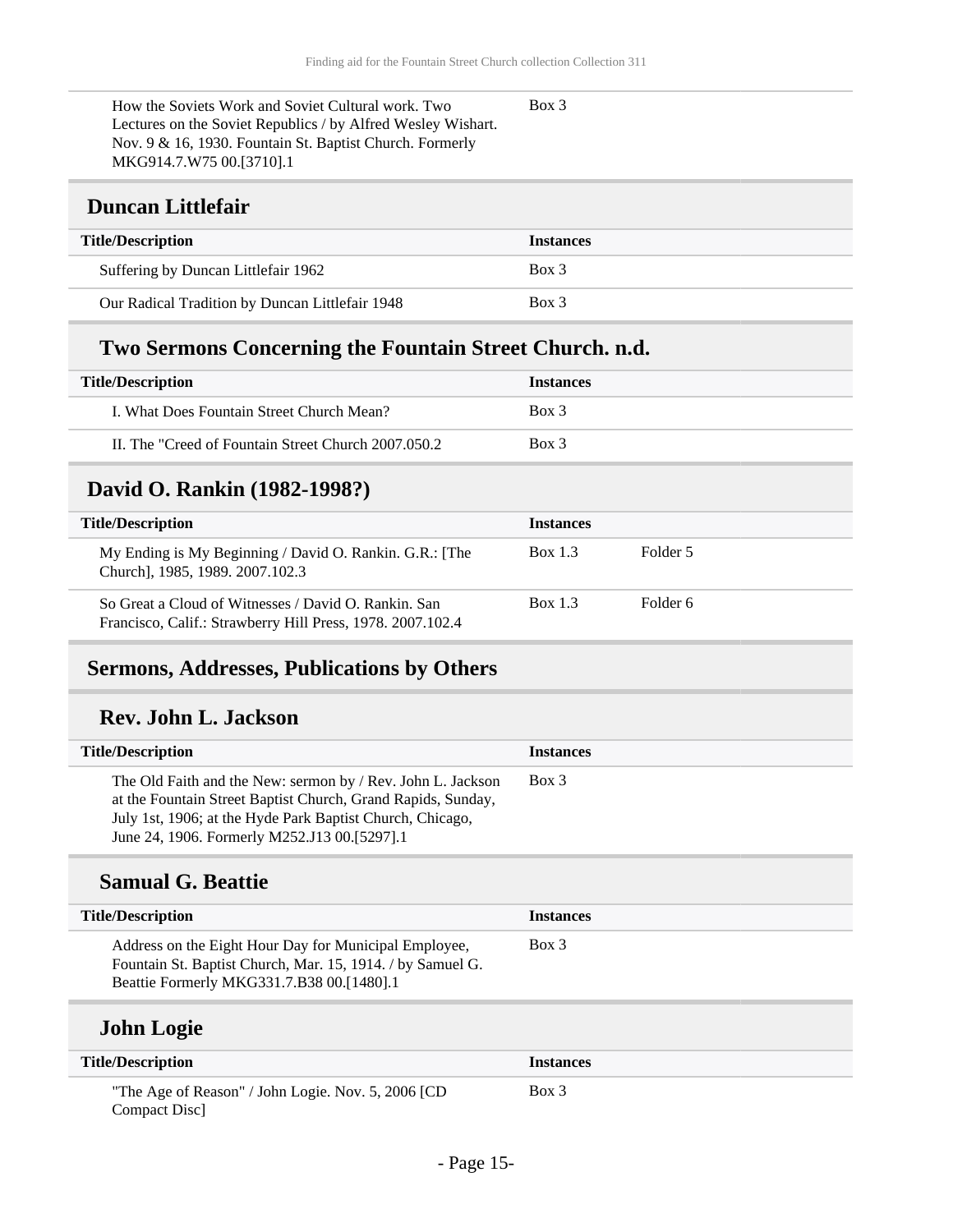| How Lonely Sits the City by John H. Logie. 1999.                                                                                                       | Box 3 |
|--------------------------------------------------------------------------------------------------------------------------------------------------------|-------|
| Why the Christ Child Smiled. 1959.                                                                                                                     | Box 3 |
| O.H.L. Wernicke, President, Joint Prison and Affiliated<br>Boards of Michigan                                                                          | Box 3 |
| Penology: an address delivered to the class in Applied<br>Christianity, Fountain Street Baptist Church. Oct. 27, 1912<br>Formerly M364.W49 00.[2931].1 | Box 3 |

#### **^** [Return to Table of Contents](#page-1-0)

## <span id="page-15-0"></span>**Series IV. Programs.**

## <span id="page-15-1"></span>**Church Groups**

| <b>Title/Description</b>                                                                                                               | <b>Instances</b> |
|----------------------------------------------------------------------------------------------------------------------------------------|------------------|
| Men's Luncheons, 1944-1945                                                                                                             | Box 3            |
| Young People's League. Fountain Street Baptist Church.<br>Programme of Lectures and Concerts. 11th Season, 1913-1914.<br>00. [5748] .8 | Box 3            |

### <span id="page-15-2"></span>**Special**

| <b>Title/Description</b>                                                                                                                                                                                                                                                                                                                                               | <b>Instances</b> |
|------------------------------------------------------------------------------------------------------------------------------------------------------------------------------------------------------------------------------------------------------------------------------------------------------------------------------------------------------------------------|------------------|
| The Stations of the Cross, 1978.                                                                                                                                                                                                                                                                                                                                       | $Box$ 3          |
| Thanksgiving, 1982.                                                                                                                                                                                                                                                                                                                                                    | $Box$ 3          |
| "Russia as I saw it" Mrs. Eleanor Roosevelt, 1958.                                                                                                                                                                                                                                                                                                                     | $Box$ 3          |
| 25th Anniversary of Alfred Wesley Wishart, 1931.                                                                                                                                                                                                                                                                                                                       | $Box$ 3          |
| Commemorative Service & Acceptance of the Decorations<br>of the Tower Memorial Room, Gift of Mr. William A. Jack<br>Mar. 16, 1930 Program / Fountain Street Baptist Church.<br>Accompanied by a general publication on the church with a<br>general "Description of the Building", and a list of "Themes of<br>Painted Glass Windows". Formerly MKG726.F82 00.[3181].1 | Box 4            |
| The Funeral Service for Alfred Wesley Wishart: for more than<br>twenty-six years paster of the Fountain Street Baptist Church<br>of Grand Rapids: Apr. 28, 1933. Formerly MKG92.W75 00.<br>$[1470]$ .1                                                                                                                                                                 | Box 4            |
| Centennial Sunday, 1869-1969. 2007.050.5                                                                                                                                                                                                                                                                                                                               | Box 4            |
| Worship for Today. Feb. 9, 1969 Service at Fountain Street<br>Church. Originally commissioned by the National American<br><b>Build of Organists</b>                                                                                                                                                                                                                    | Box 4            |

## <span id="page-15-3"></span>**Sunday Service Programs**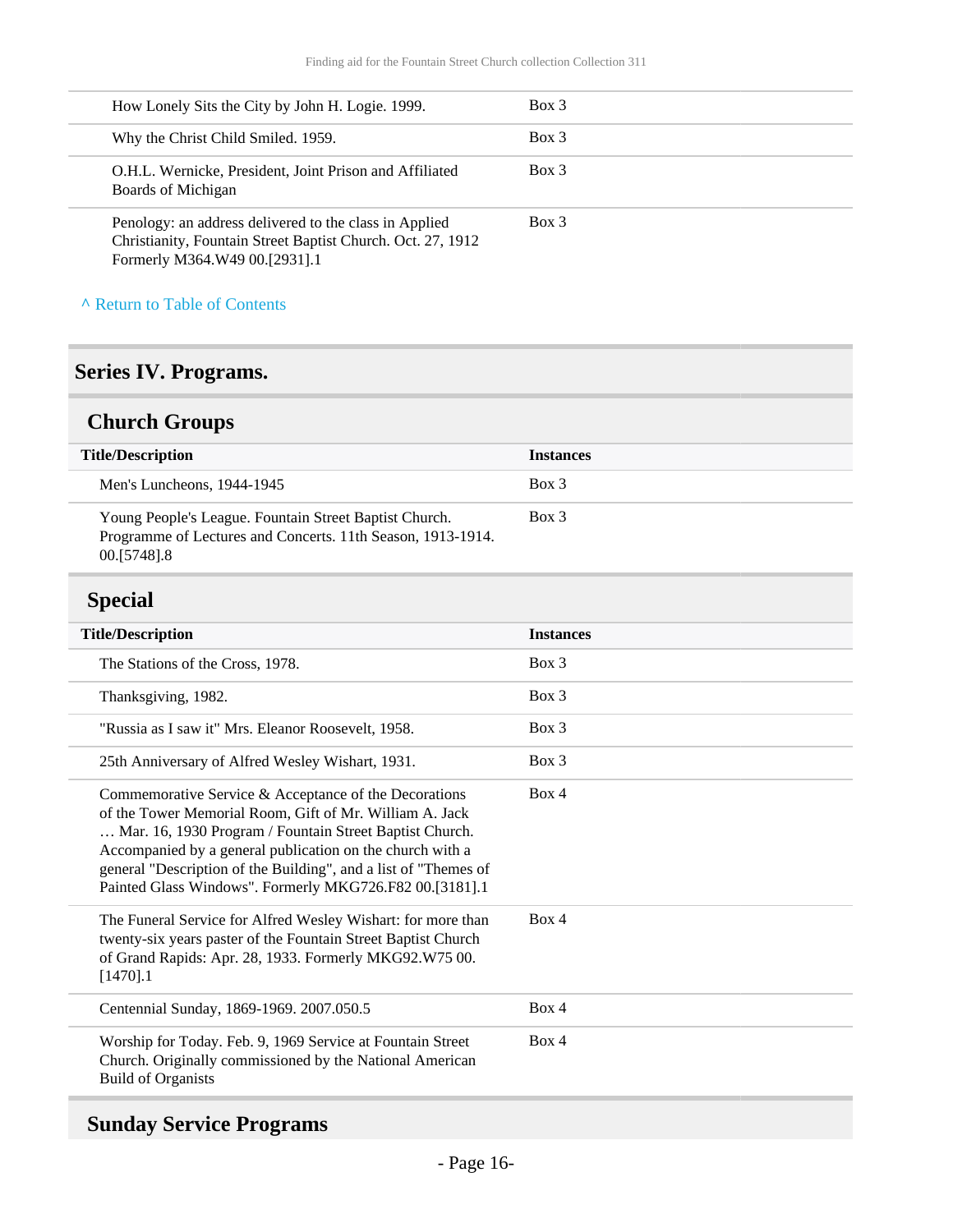| 1934                                                                 |                  |
|----------------------------------------------------------------------|------------------|
| <b>Title/Description</b>                                             | <b>Instances</b> |
| Feb. 11, Morning.                                                    | Box 4            |
| Mar. 4, Morning                                                      | Box 4            |
| March 11, Morning                                                    | Box 4            |
| March 21, Evening. "The Passion of our Lord"                         | Box 4            |
| April 1, Easter Morning.                                             | Box 4            |
| April 15, Morning                                                    | Box 4            |
| May 27, Morning                                                      | Box 4            |
| Sept. 30, Morning                                                    | Box 4            |
| Oct. 7, Morning                                                      | Box 4            |
| Oct. 14, Morning                                                     | Box 4            |
| Oct. 14, United Sunday Evening Service of the Down-Town<br>Churches. | Box 4            |
| Oct. 21, Morning                                                     | Box 4            |
| Oct. 28, Morning                                                     | Box 4            |
| Nov. 4, Morning                                                      | Box 4            |
| Nov. 18, Morning                                                     | Box 4            |
| Nov. 18, United Sunday Evening Service. "Elijah" oratorio            | Box 4            |
| Dec. 16, Morning                                                     | Box 4            |
| 1935                                                                 |                  |
| <b>Title/Description</b>                                             | <b>Instances</b> |
| Jan. 27, Morning                                                     | Box 4            |
| March 3, United Sunday Evening Service. "The Creation"               | Box 4            |
| March 10, Morning & Evening                                          | Box 4            |
| March 24, Morning & Evening                                          | Box 4            |
| March 31, Morning                                                    | Box 4            |
| April 14, Morning & Evening                                          | Box 4            |
| April 21, Easter Day (2)                                             | Box 4            |
| Oct. 6, Morning                                                      | Box 4            |

Nov. 17, Morning Box 4

Nov. 3, Morning Box 4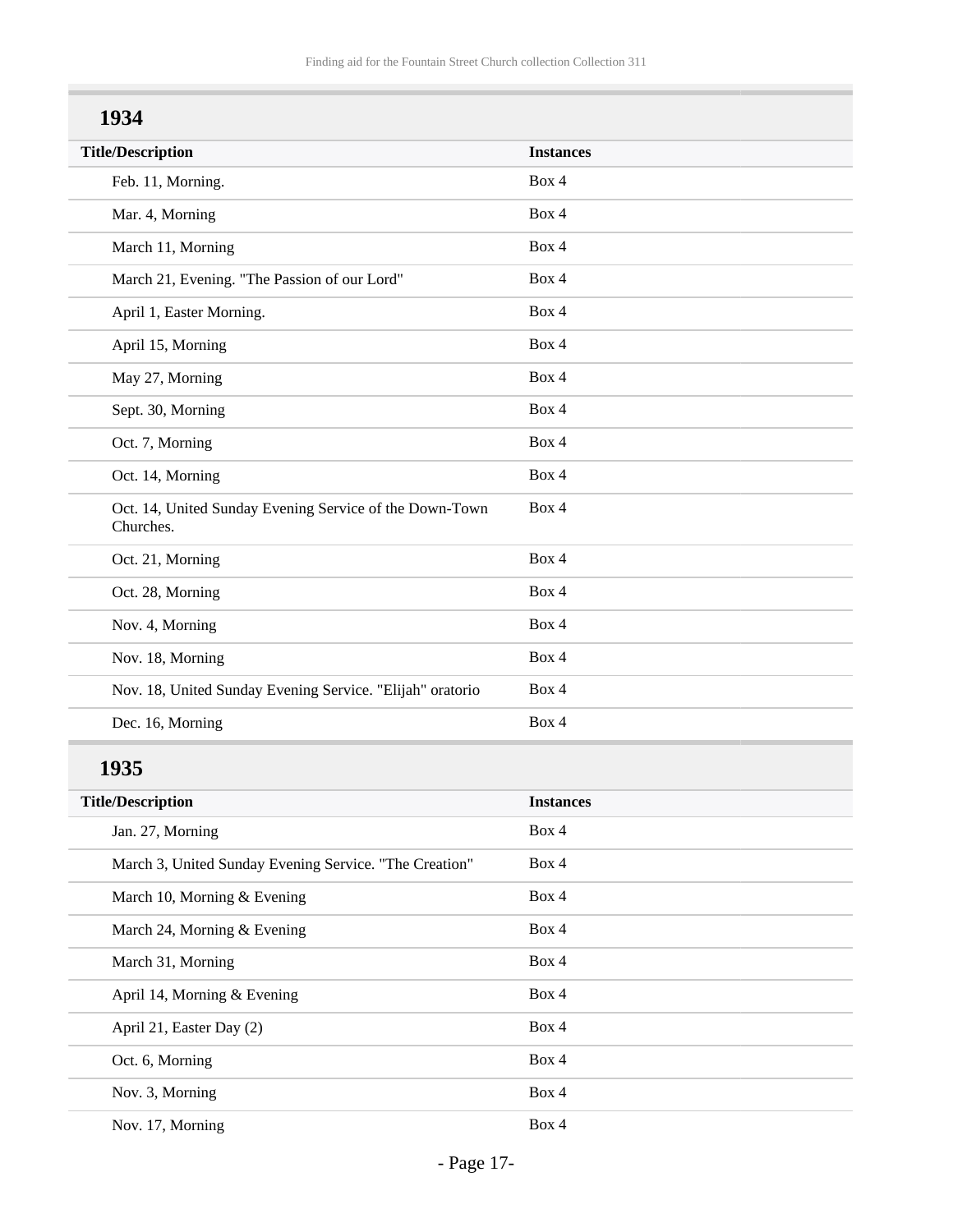| Nov. 24, Morning   | Box 4 |
|--------------------|-------|
| Dec. 15, Morning   | Box 4 |
| Dec. 22, Christmas | Box 4 |

### **1936**

| <b>Title/Description</b>                              | <b>Instances</b> |  |
|-------------------------------------------------------|------------------|--|
| Feb. 9, Morning                                       | Box 4            |  |
| "The Chimes" [serial]                                 | Box 4            |  |
| Mar. 6, 1955. 2006.098                                | Box 4            |  |
| April 27, 1969. Alfred Wesley Wishart bio. 2007.050.3 | Box 4            |  |
| Feb. 3, 1974. 2006.037                                | Box 4            |  |
| June 16, 1974. Celebration Sunday 2007.050.4          | Box 4            |  |
| Christmas Candlelight Services 1979, 1982-84, 1986    | Box 5            |  |
| Easter Program, 1981                                  | Box 5            |  |

**^** [Return to Table of Contents](#page-1-0)

## <span id="page-17-0"></span>**Series V. Graphics / Images**

### <span id="page-17-1"></span>**Images**

#### **Duncan Littlefair**

#### **General**

See reference images in Coll. 102.

#### **Robinson Studio Collection.**

| <b>Title/Description</b>                                              | <b>Instances</b>  |         |                    |
|-----------------------------------------------------------------------|-------------------|---------|--------------------|
| March 7, 1945 Images of African American Speaker, and<br>Littlefair?. | Collection<br>125 | Box 601 | Folder<br>C011,297 |
| Robinson Studio Collection Image Description sheet.                   | Box 1.3           |         |                    |
| General                                                               |                   |         |                    |

See 125 H-006002; 125 H-005968; 125 H-018737

#### <span id="page-17-2"></span>**Posters**

| <b>Title/Description</b> | ишсе |
|--------------------------|------|
|                          |      |